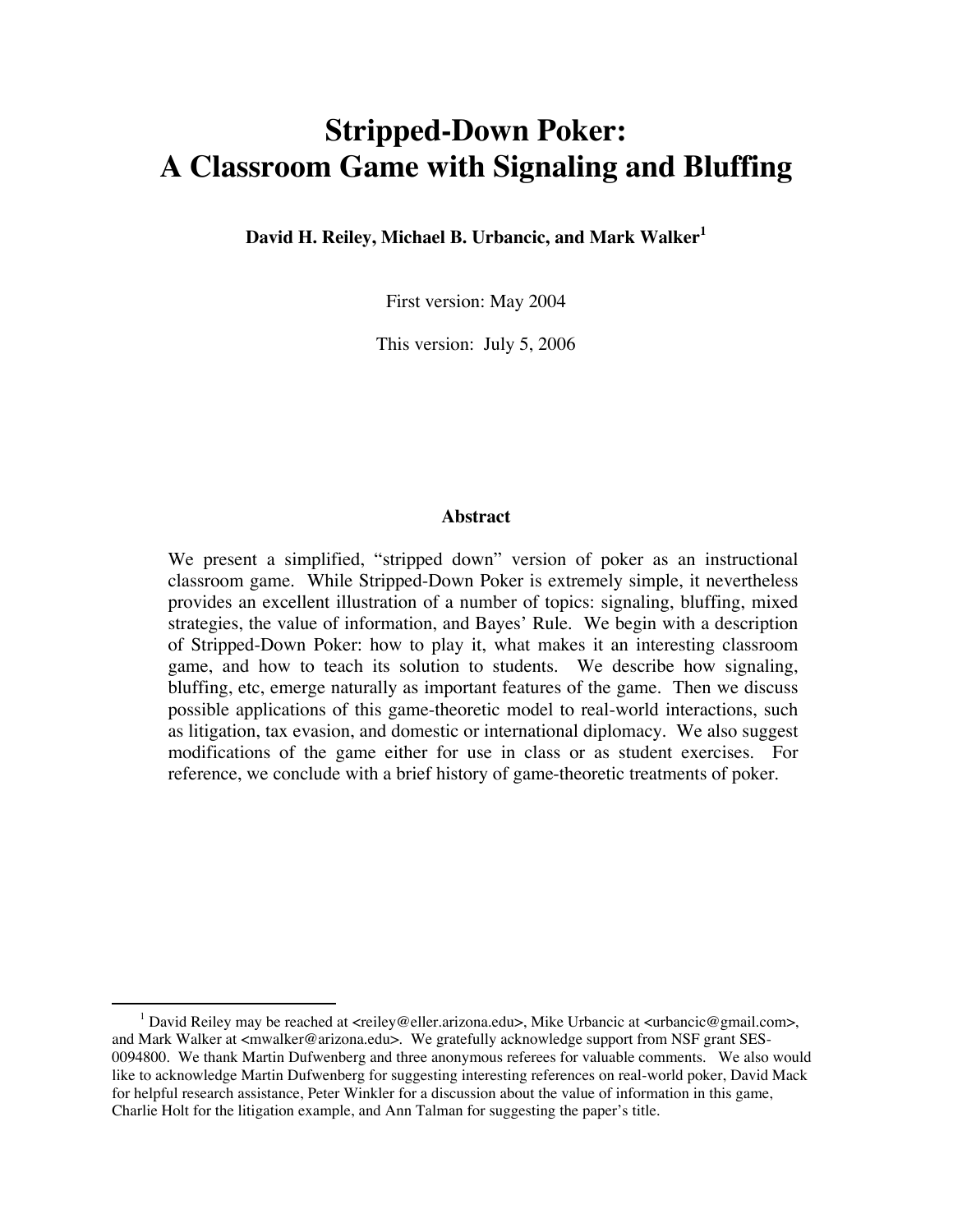#### **1. Introduction**

We believe that, to be effective, classroom games should meet three criteria. First, they should be simple enough to be readily understood by students. Second, they should be engaging enough to capture students' attention and interest. Third, they should be rich enough not only to describe a particular bit of theory, but also to illustrate real-world phenomena. Our classroom game, Stripped-Down Poker, satisfies these three criteria and has served as a memorable learning experience to students in our undergraduate classes on game theory. From one simple game, students obtain insights about signaling games, bluffing, converting from extensive to strategic form, mixed-strategy equilibrium, Bayes' Theorem, and the value of private information. The game is especially timely given the recent surge of interest in poker in popular culture: we find that a growing number of our students play poker or watch it on television.

#### **2. Playing the Game**

We like to play Stripped-Down Poker as a game between the instructor and a student volunteer. To introduce the game to your class, emphasize that you will be playing a simplified version of poker for real money, and that the volunteer will be responsible for paying any losses out of his or her pocket.<sup>2</sup> One way to heighten the interest level of the students is for you to pull out money from your own wallet.

Next, describe the nature of the game. Produce the special deck for the game, explain that it contains four kings and four queens, and choose a student from the front row to verify the deck's contents to the rest of the class. (This student might also serve as the "dealer" when you actually play the game.) Explain that only the professor receives a card during the game; the student player does not. After each player puts an ante of one dollar into the pot, you (the professor) will receive a randomly drawn card, privately observe what it is, and decide whether to fold or to bet. If you fold, the game ends and the student wins the pot, gaining your dollar ante. When betting, you place another dollar in the pot, after which the student has the option to either fold or call. A fold by the student ends the game, this time with you winning the pot and gaining the student's dollar ante. Calling requires the student to add another dollar to the pot, and you to reveal your card. You win the pot with a king, and lose the pot with a queen. The pot at this stage is four dollars, so the winner nets two dollars from the loser. $3$ 

 $2$  Mark hands the volunteer \$5 and says that he plans to try to win as much of it back as he can. David imposes a mandatory lab fee of \$30 per student at the beginning of his game-theory course, and uses the cash to pay earnings to students for various games they play over the course of the semester. When he earns money from students in a game like Stripped-Down Poker, he adds those earnings to the pool for payoffs in games later in the semester. In nine semesters of teaching this way, no student has yet complained about the lab fee, and indeed the students really seem to enjoy playing games for real money. A nice side effect of this policy is that it generally transfers money from those students who don't attend class regularly to those students who do.

 $3$  Gardner (2003) uses aces versus kings for his version of our game, while Thomas (1984) uses aces versus twos. (See Section 6 for more on these presentations.) The choice of card types is arbitrary, but we note that using kings versus queens avoids any confusion in the students' minds about whether aces are high or low.

We also like a third option, using a larger deck with equal numbers of face cards versus numbered cards, with four jacks, four queens, and four kings all equally "high" cards, and four twos, four threes, and four fours all equally "low" cards. The advantages are that a larger deck is easier to shuffle, and can easily be modified by adding four fives and four sixes to make the game fair: we show below that in equilibrium the players' expected payoffs are equal when the ratio of low to high cards is 5:3. The disadvantage is the difficulty of making sure the students understand that different face cards are really equivalent.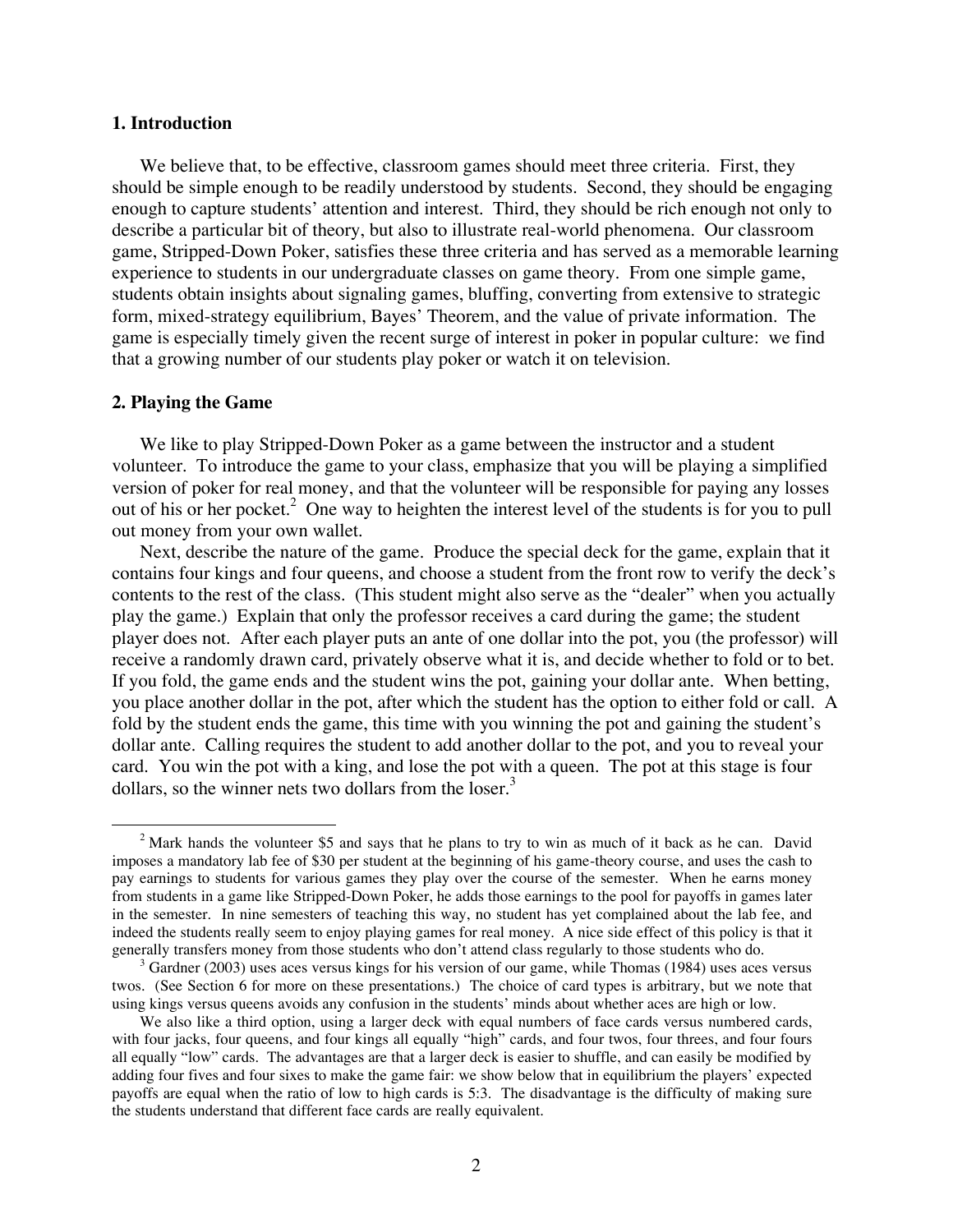After describing the rules, ask for a student volunteer.<sup>4</sup> Repeat the game 10-20 times. After a number of rounds, you might ask for a new volunteer to play against you, either because the first volunteer doesn't want to play anymore, or because you want to give several different students the opportunity to play. We find that students get actively engaged in the game even when they are not playing; they watch attentively, shout out advice to the student player, and generally exhibit high energy levels.<sup>5</sup>

At first glance, many students believe this to be a fair game. This naïve belief serves two important purposes. First, it produces more willing volunteers. Second, it makes the game especially effective for teaching purposes: over the course of repeated play, the students begin to observe that the professor is winning money on average from the student volunteers. This strongly motivates the students for the subsequent analysis of the game.

For maximum effect, you should attempt to play according to the equilibrium (minimax) strategy, which is to bet always when you have a king and to bet one-third of the time when you have a queen. We find it best to use an external randomization device, such as the second hand of one's watch. For example, if the number of seconds in the minute is between 0 and 20, you would bet with a queen, but if it is between 20 and 60, you would fold with a queen. It's crucial that you look at your watch in the same way even if you've drawn a king; otherwise, glancing at one's watch could serve as a "tell" to the students that you are holding a queen, and thus destroy your bluffing advantage.<sup>6</sup> When executing this strategy correctly, the expected payoff turns out to be \$1/3 to the professor (-\$1/3 to the student), no matter what action the student chooses. After 10-20 repeated rounds of the game, we recommend beginning the discussion by asking the students whether the game is fair or not. Some students may still think the game is fair, and that you were just lucky to have won a positive amount from the students after 20 rounds. Others, after seeing the professor's profits, may now believe the game is unfair, but be uncertain where the unfairness comes from. As a cliffhanger, we often choose to schedule this game for the last twenty minutes of one class period, and challenge the students at the end of class to see if they can figure out whether it is a fair game before the next class period, when we do a thorough analysis.

 $4$  Mark likes to describe the game on the chalkboard as if it were just another lecture, then dramatically pull out a deck of cards and his wallet and ask, "Who wants to play?"

 $<sup>5</sup>$  For those interested in greater class participation, we note that your students can now play the game online</sup> using Charlie Holt's Vecon Lab site <http://veconlab.econ.virginia.edu/sg/sg.htm>, whose signaling game now includes a pre-parameterized Stripped-Down Poker option. On this site, all the students can play against each other, with random assignment of roles into "professor" or "student." One could schedule the game to be played during class time in <sup>a</sup> computer lab, or from students' home computers during some time outside of class. <sup>6</sup> The first time David tried this method to randomize, one of his more observant students informed him after

class that he had looked harder at his watch after drawing a queen than he had after drawing a king, thus revealing what card he had. Fortunately, not all students noticed this "tell," but the incident points out how difficult it can be to adopt an appropriate "poker face" for this game.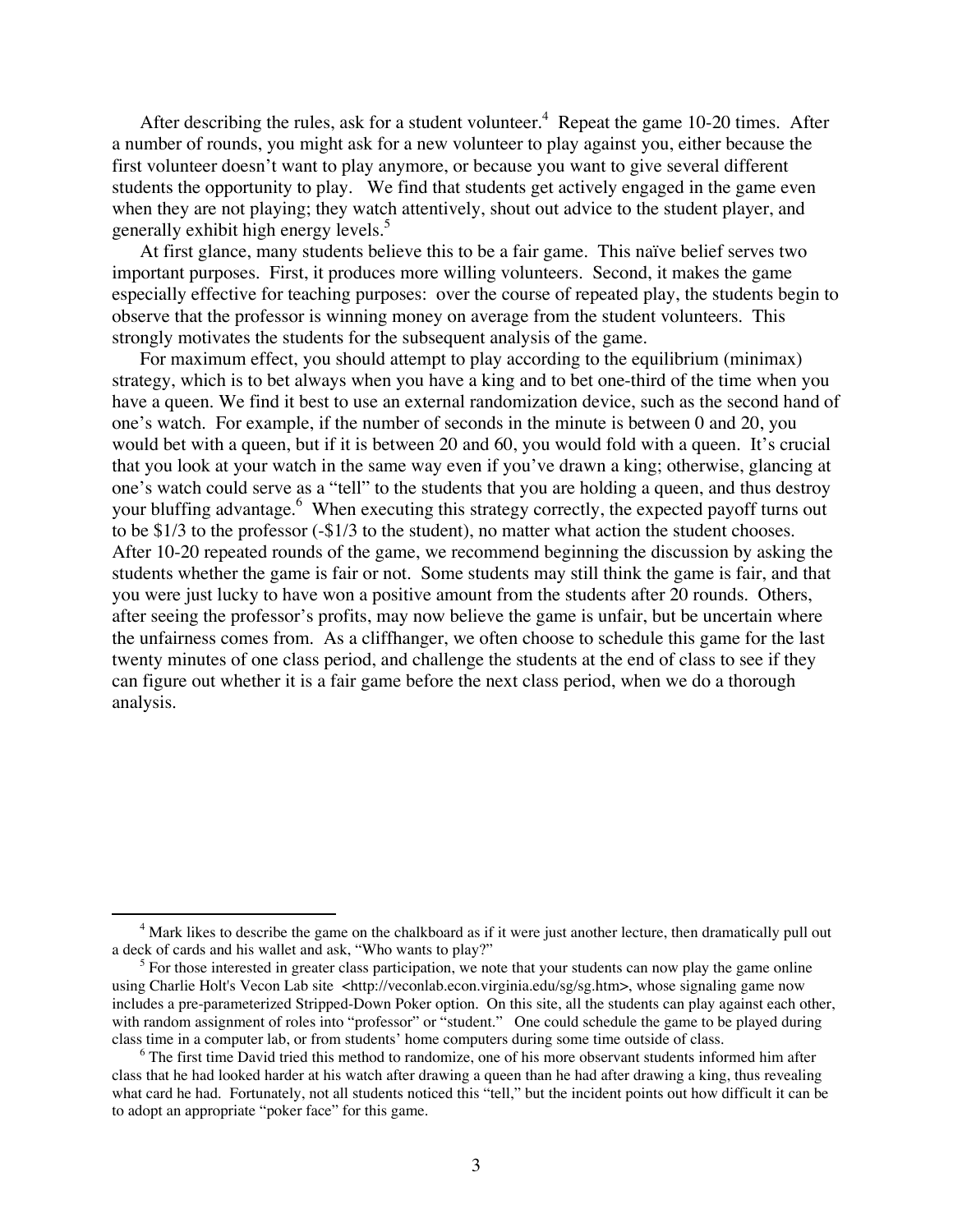#### **3. Analytical Exposition**

There are a number of directions that you can take the classroom discussion. What you decide to focus on will depend on the level of your course and the ideas that you most wish to illustrate using the game. The following subsections focus on separate potential topics. First, we help the students develop an intuitive understanding of the value of bluffing. Second, we show students how to represent the game in both extensive and strategic form. Third, we solve for the mixed-strategy Nash equilibrium to the game, with probabilistic bluffing and calling. Fourth, we illustrate the use of Bayes' Rule by considering the probability of the professor having a king given that he has bet. Finally, we use Stripped-Down Poker as a very simple signaling game to illustrate signaling equilibrium concepts. These subsections appear in a logical progression, but an effort has been made to make them modular. Feel free to select the combination of topics that most appropriately meets the needs of your class.

#### **3.1 How Should the Players Play?**

We prefer to start our discussion of the game by asking the students some questions to get them thinking and to gauge their understanding. First, you might take a quick survey to see how many students believe that the game is a fair one. You might ask one student to explain why he thinks the game is fair, and ask another student why she thinks it is unfair. Then promise the students a definitive answer in the analysis to come.

Second, you can ask the students what they would do if they were playing in the professor's position. Many students believe that the professor's optimal strategy would be to always bet on kings and always fold on queens. When a student suggests this strategy, ask the class what the student player's best response would be. With a little thought, they should be able to see that if the professor always folds with queens, then the only time the student gets to move is when the professor must have a king, and therefore the student should always fold. Note that with this pair of strategies, the professor earns an expected value of \$0. But we've already observed through playing the game that the professor earned quite a bit of money from the students!

Next you can ask what the professor's optimal strategy would be if the student always folded. If there is no chance of the student calling, there is no reason to avoid betting with queens: the professor can bluff the student into folding even though she holds a poor card. The professor's optimal strategy is thus to always bet and earn \$1 when the student folds. But if the professor always bets, what is the student's optimal strategy? If the professor always bets, then the student should expect there to be a 50% chance of a king and a 50% chance of a queen if he should choose to call. This means if the student calls, his expected payoff is zero. By contrast, if he folds he is guaranteed to lose \$1, so his optimal strategy is to always call.

If the student always calls, then what is the professor's optimal strategy? Then the professor wins by betting with kings but loses by betting with queens, so her optimal strategy is to bet with kings and fold with queens, which takes us back to our starting point. By this intuitive discussion, we manage to demonstrate to students that there is no mutual best response, and hence no pure-strategy Nash equilibrium. This leads us to talk about probabilistic bluffing.

A third question to ask the students is why the professor kept looking at her watch before deciding whether to bet or fold. A few students will likely have noticed this behavior and asked about it during game play. This is a good time to share with the student that you did indeed use your watch as a randomizing device, though we prefer not to say exactly what probabilities we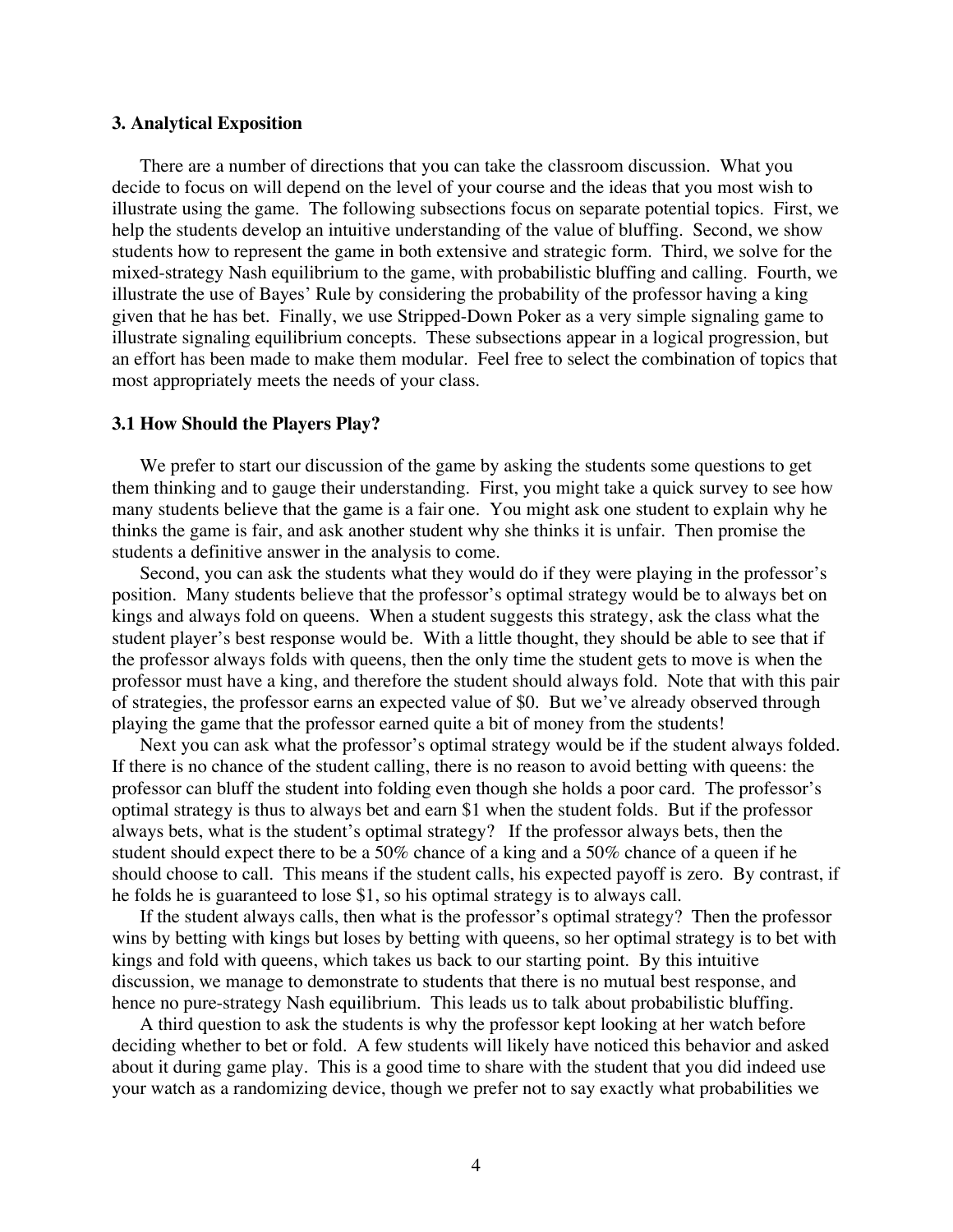used until we formally solve the game with the class. By now, though, the students should see intuitively that the professor can't get away with bluffing on queens if she does it all the time, so she might want to consider bluffing randomly with probability less than one.

If your class is not a game theory course you might wish to stop with this intuitive level of analysis and skip ahead to the real-world applications of bluffing described below. For an undergraduate course in game theory, we prefer to continue on with a formal analysis of the game, as described in the next two subsections.

#### **3.2 Extensive and Strategic Form**

This game offers a nice example for comparing extensive and strategic forms of the same game. This is a sequential-move game, so one can begin by drawing its extensive form (see Figure 1). You might ask the students how they would draw the game tree, and complete it on the board with their help. We find that most students do not instantly recognize the initial move by "nature" to deal a card to the professor, particularly as we use this game as a very early example of a game of incomplete information. Another common problem is for students is to forget to include an information set indicating that the student has to move without knowing what card the professor holds.



**Figure 1.** Stripped-Down Poker in extensive form.

Because the student's information set contains two nodes, backwards induction cannot be used to solve the game. This leads us naturally to the idea of converting the game to strategic form and looking for a Bayesian Nash equilibrium using a game matrix.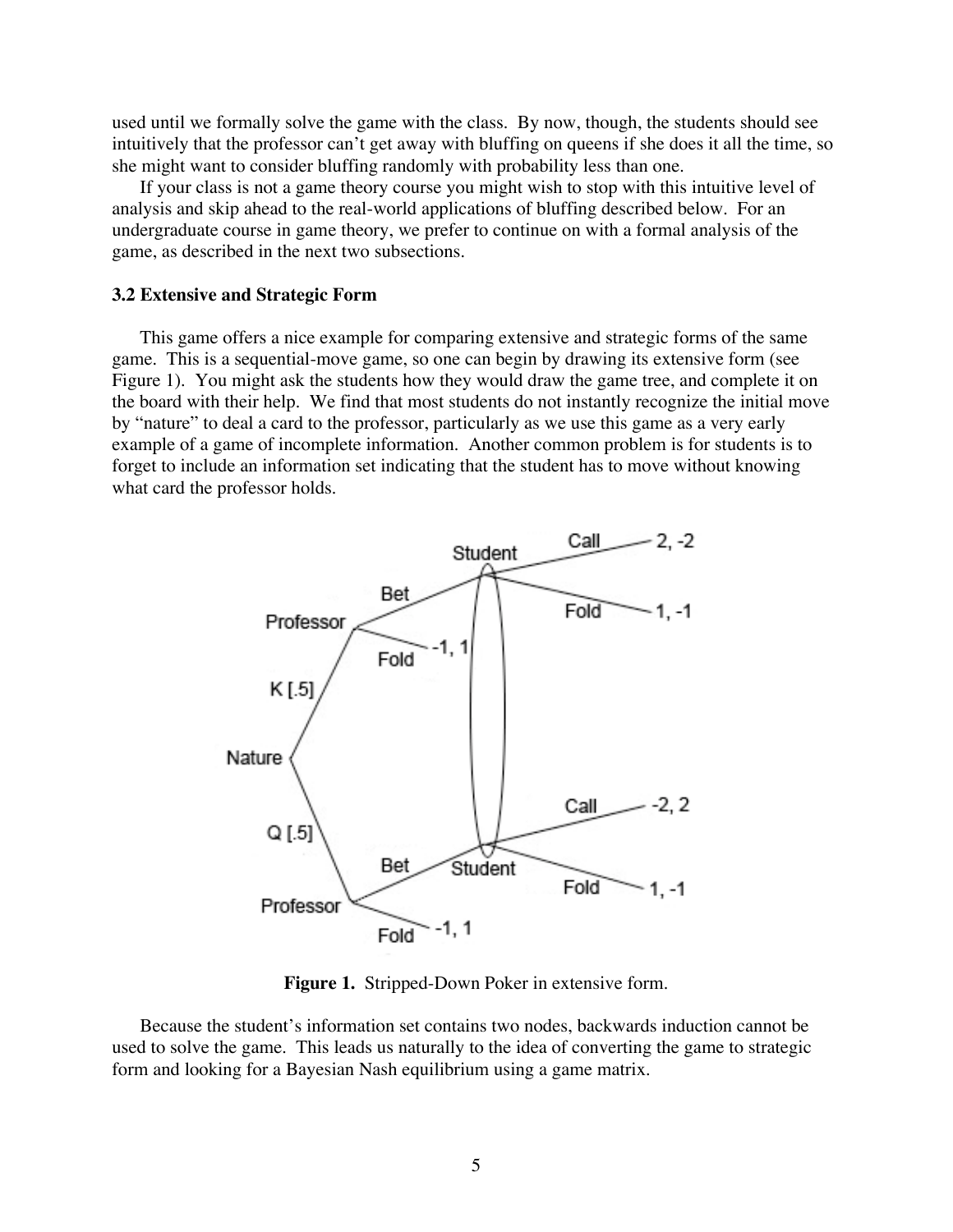This is a great opportunity to reinforce a concept that many of our students find difficult. We suggest beginning by asking the students: "How many possible strategies does each player have?" Some students mistakenly believe each player has two strategies, as students easily confuse strategies with actions. Others mistakenly believe that each player has four strategies, as they fail to notice that the student can't condition his strategy on the card type. In fact, the professor has four possible strategies (two actions at each of two decision nodes) and the student has two strategies (two actions at a single information set).

Next, write the 4x2 game matrix up on the board (see Table 1), but allow the students to help you fill in the expected payoffs. Ask the class, for example, "What is the expected payoff to the professor if he always bets and the student always calls?" Give them a minute to think about the question, then ask for a volunteer to explain the answer. Your better students may be able to tell you the answer right away; if not, point out that for this pair of strategies, the possible payoffs are either  $(-2, +2)$  when the professor has a king or  $(+2, -2)$  when the professor holds a queen. These two cards occur with equal probability, so the expected payoff to each player is zero in the upper-left cell of the payoff matrix.

With that example under their belt, you can ask the students to calculate the rest of the entries in the payoff matrix. To engage the entire class in thought (rather than just the few bright students who always volunteer answers), you might ask the class to take a few minutes to make the calculations at their desks, in consultation with their classmates. You can stroll around the room to monitor their progress, and answer questions that individual students might be more comfortable asking you privately than in front of the entire class. After a few minutes, reconvene the class and ask student volunteers to help you fill out the rest of the payoff matrix on the board. The full matrix will be as shown in Table 1.

|           |                          | <b>Student</b> |         |
|-----------|--------------------------|----------------|---------|
|           |                          | Call           | Fold    |
|           | BB: Bet if K, Bet if Q   | 0, 0           | $1, -1$ |
|           | BF: Bet if K, Fold if Q  | $.5, -.5$      | 0, 0    |
| Professor | FB: Fold if K, Bet if Q  | $-1.5, 1.5$    | 0, 0    |
|           | FF: Fold if K, Fold if Q | $-1, 1$        | $-1, 1$ |

**Table 1.** Stripped-Down Poker in strategic form.

Next, ask the students whether there are any dominated strategies. Note that the strategies **FB** and **FF** are both strictly dominated for the professor by **BB**, but that **BB** and **BF** are not dominated. After eliminating the strictly dominated strategies (see Table 2), find each player's best responses (see Section 3.1 above) and observe that there is no pure-strategy Nash equilibrium.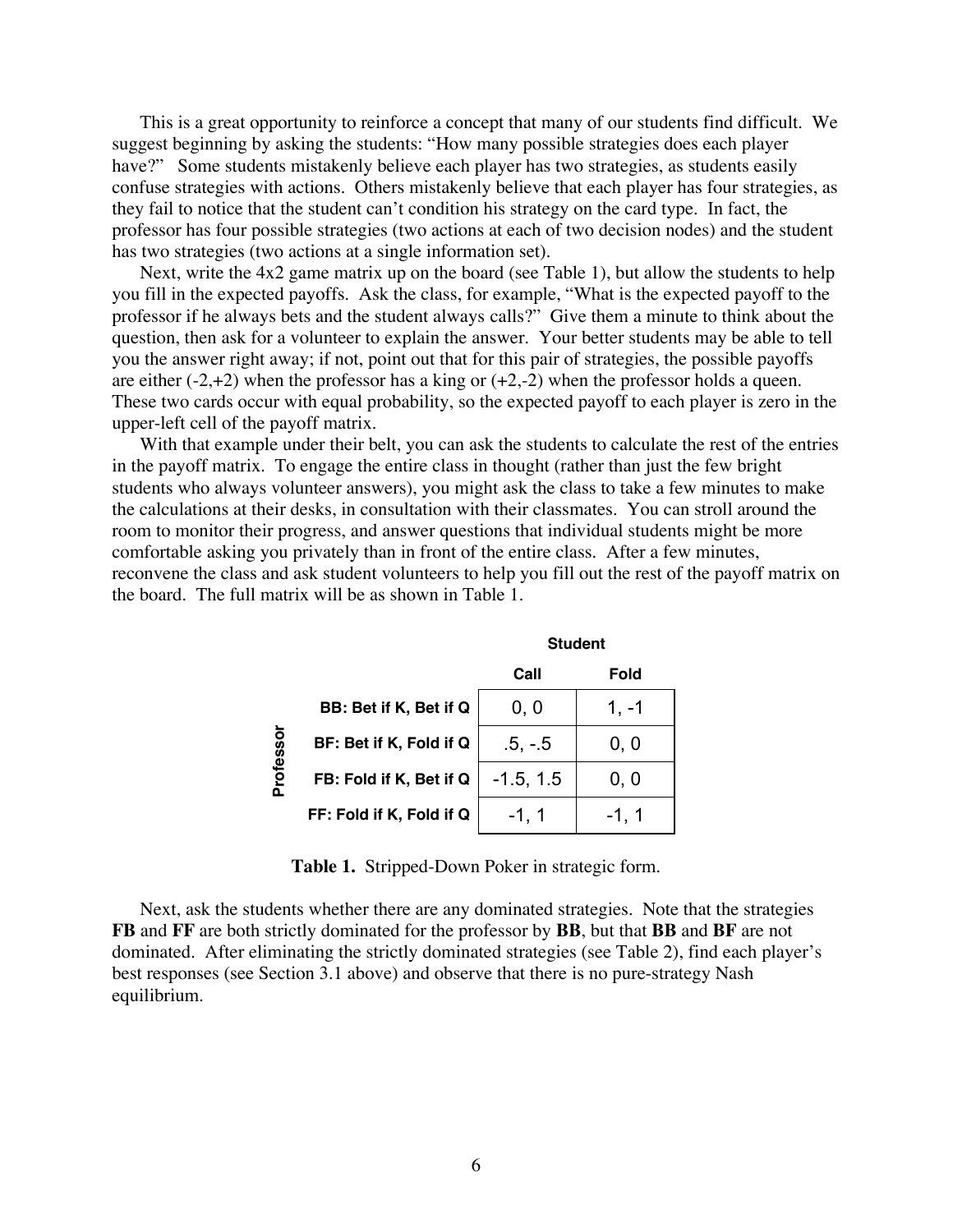| ğ             |                          | Call           | <b>Fold</b> |
|---------------|--------------------------|----------------|-------------|
|               | BB (Bluff)               |                |             |
| <b>Profes</b> | <b>BF</b> (Truthtelling) | <u>.5,</u> -.5 |             |

**Student**

**Table 2.** Elimination of dominated strategies, with best responses indicated by underlines.

## **3.3 Mixed-Strategy Nash Equilibrium**

Once pure-strategy Nash equilibria are ruled out, it is time to look for a mixed-strategy equilibrium.

Let **p** represent the probability that the professor plays **BB** (i.e,. that she **Bluffs**). Let **q** represent the probability that the student plays **Call**.

In order for me to be willing to mix over two strategies, I must be indifferent between them; otherwise, I would play my preferred pure strategy. This must be true for each player, and this insight enables us to find the equilibrium mixing probabilities. To keep each opponent indifferent, we have the following two equations:

 $0\mathbf{p} - .5(1 - \mathbf{p}) = -\mathbf{p} + 0(1 - \mathbf{p}) \Rightarrow 1.5\mathbf{p} = .5 \Rightarrow \mathbf{p} = 1/3$ 

0**q** + 1(1 – **q**) = .5**q** + 0(1 – **q**) ⇒ 1 = 1.5**q** ⇒ **q** = 2/3

Thus the mixed-strategy Nash equilibrium of this game is:

(1/3 **BB +** 2/3 **BF**; 2/3 **Call** + 1/3 **Fold**),

Or, rewriting the professor's strategies with a more intuitive interpretation:

(1/3 **Bluffing +** 2/3 **Truthtelling**; 2/3 **Call** + 1/3 **Fold**).

At this point, you might ask the students to guess what you were doing when looking at your watch during game play. You can then discuss how you used your external randomization device, and take the opportunity to discuss the importance of keeping one's opponent guessing. Ask the students, for example, why you looked at your watch even when you held a king (see Section 2 above).

Next, you can compute the expected value of the game to each player. The professor's expected payoff in equilibrium is a weighted average of the four possible payoffs in Table 2:

 $(2/9)(0) + (1/9)(1) + (4/9)(1/2) + (2/9)(0) = 1/3.$ 

Since the game is zero-sum, the student's expected payoff is simply the opposite: -1/3.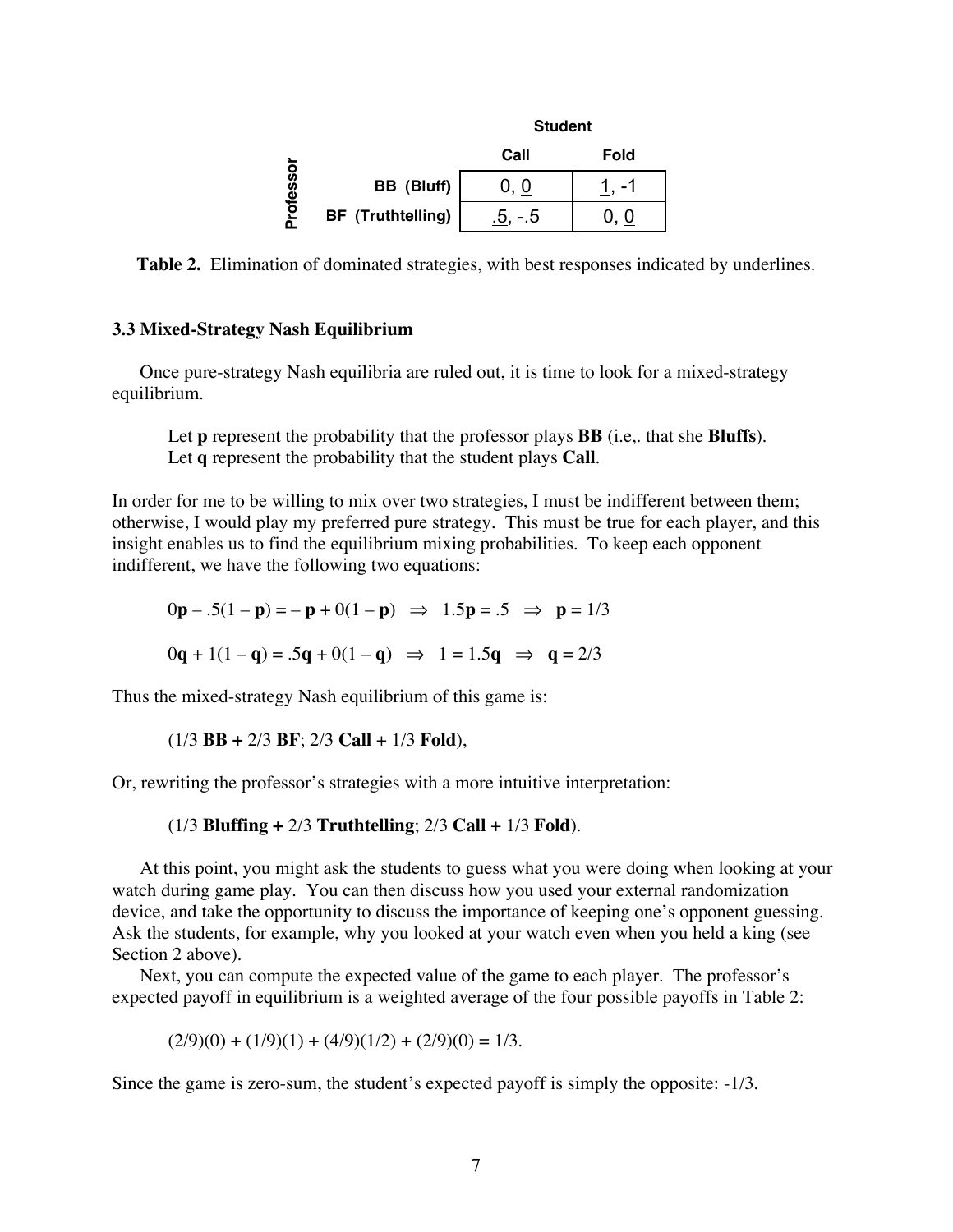We finally have a definitive answer for the students on whether the game is fair or not; the answer is a resounding No. In equilibrium the professor can expect to win one-third of a dollar from the student on each round of the game.<sup>7</sup> The source of the unfairness is information asymmetry: the professor has private information while the student does not, and the professor can use bluffing to press this advantage.

To demonstrate that the advantage comes exclusively from the private information (not, for example, merely from the order of moves) you might ask your students to compare these results to those of a related game with no information asymmetry. There are two obvious ways to do this: either deal the card face up so that both players see it, or deal it so that neither player sees it. In the first case ("Face-Up Stripped-Down Poker"), the student should clearly call the bet only if the card is a queen, and given that strategy, the professor should clearly bet only if the card is a king. Thus, in equilibrium, the professor wins a dollar if the card is a king and loses a dollar if the card is a queen, so the expected payoff is zero. In the second case ("Blind Stripped-Down Poker"), the professor must bet before knowing the value of the card. In this case, the professor has a single information set when she moves, so the strategic form is a 2x2 table instead of a 4x2 table. This game has a pure-strategy equilibrium where the professor always bets, the student always calls, and the equilibrium payoff to each player is again zero. Thus, when both players have symmetric information, it is a fair game after all.

## **3.4 Bayes' Rule**

Stripped-Down Poker is ideal for illustrating the use of Bayes' Rule to update probabilities. After discussing the fact that you actually played your equilibrium mixed strategy during the game, always betting with kings but betting only one-third of the time with queens, ask the students the following question: "Given that I have bet, what is the probability that I'm holding a king?" Typical student responses are one-half or two-thirds, neither of which is correct. Point out that these beliefs crucially determine the student's optimal decision whether to bet or fold. If the student underestimates the probability that the card is really a king given that the professor has bet, he may call more often than is optimal, which the professor could then exploit (see footnote 7).

Now the students should be motivated to learn Bayes' Rule. The rule can be illustrated quite simply for this game using a square diagram (see Figure 2). The left half of the square represents the state of the world in which the professor gets a king (half the area of the square; probability is 1/2); the right half represents the state in which she gets a queen (the remaining half of the area and probability). The square is divided vertically into thirds to represent the possible mixing realizations: in the left half the professor bets in each third; in the right half she bets in only one of the thirds.

 $7$  Since the game is zero-sum, each player's strategy in a Nash equilibrium is a minimax strategy: each player can unilaterally guarantee herself the equilibrium payoff by playing her minimax mixture, no matter what non-equilibrium strategy the other player may choose. If the student, for example, were to call more than twothirds of the time, thus deviating from the equilibrium, the professor will still win on average 1/3 dollar on each play of the game if she plays her strategy of bluffing 1/3 of the time. Of course she would do even better by bluffing less often: in the extreme case where the student always calls, the professor could earn a profit of \$0.50 per game (instead of \$0.33) by *never* bluffing – never betting with a queen. However, the student would likely begin to notice that the professor bets only with a king and begin folding whenever she bets.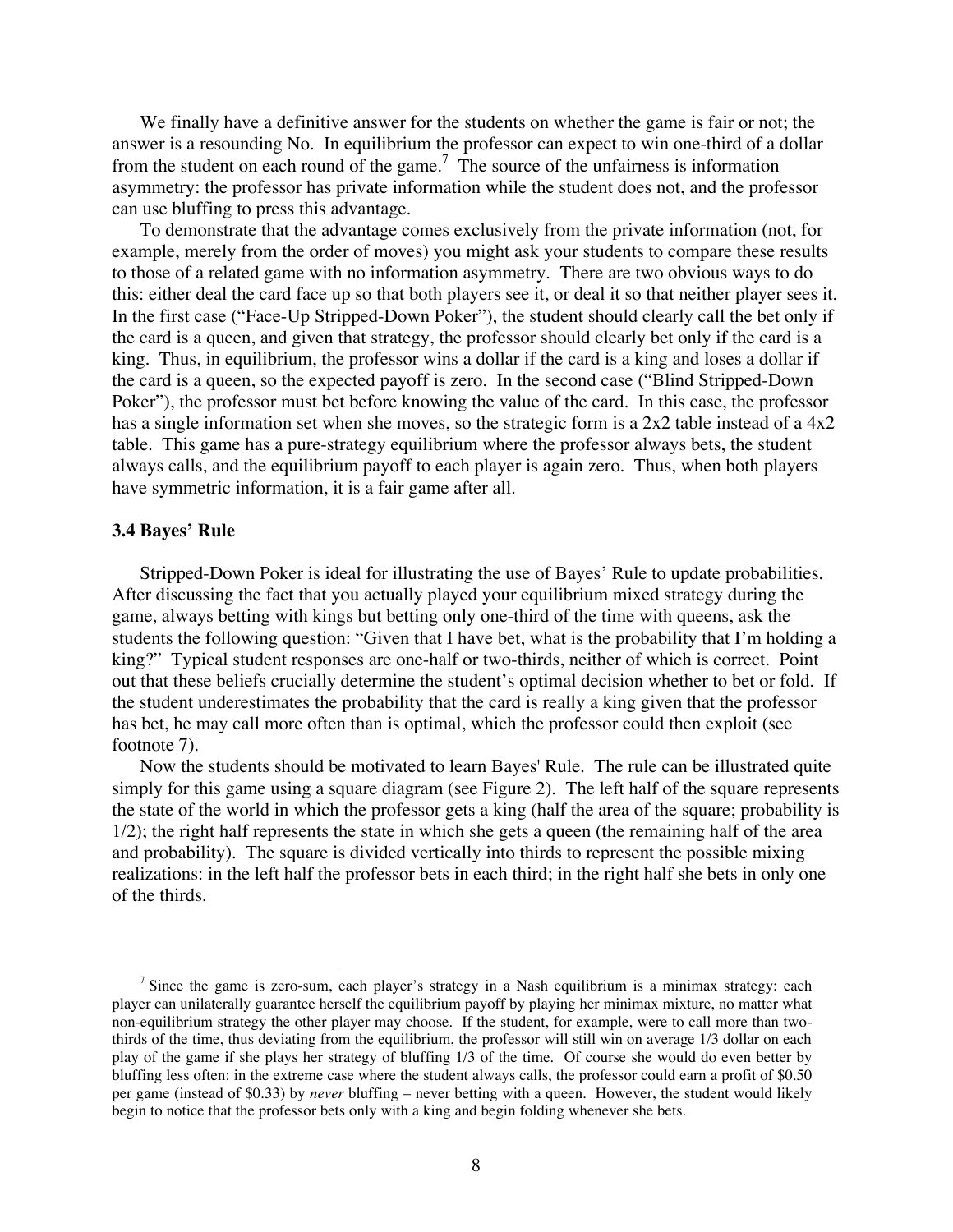

**Figure 2.** A Geometric Exposition of Bayes' Rule.

The diagram's six segments each represent a probability of 1/6. In four of the segments (probability =  $4/6 = 2/3$ ) the professor bets, and in three of those she has a king – i.e., 3/4 of her bets are made with a king and 1/4 with a queen. This visual, geometric intuition helps students understand conditional probabilities and Bayes' Rule, concepts they generally find confusing and unintuitive.

With the diagram in hand, the corresponding algebra for the probability that the professor bets, and for the conditional probability that she has a king, is easier for students to follow: let P(K) and P(Q) represent the probabilities of being dealt a king and a queen, respectively, and let P(B) be the probability that the professor bets. Using standard notation to denote conditional probabilities, we first obtain P(B),

$$
P(B) = P(B|K)P(K) + P(B|Q)P(Q)
$$
  
= (1)(1/2) + (1/3)(1/2)  
= 1/2 + 1/6  
= 2/3,

and then we use Bayes' Rule to obtain P(K|B),

$$
P(K|B) = P(K \text{ and } B) / P(B)
$$
  
= P(B|K)P(K) / [P(B|K)P(K) + P(B|Q)P(Q)]  
= (1)(1/2) / [(1)(1/2) + (1/3)(1/2)]  
= (1/2) / (2/3)  
= 3/4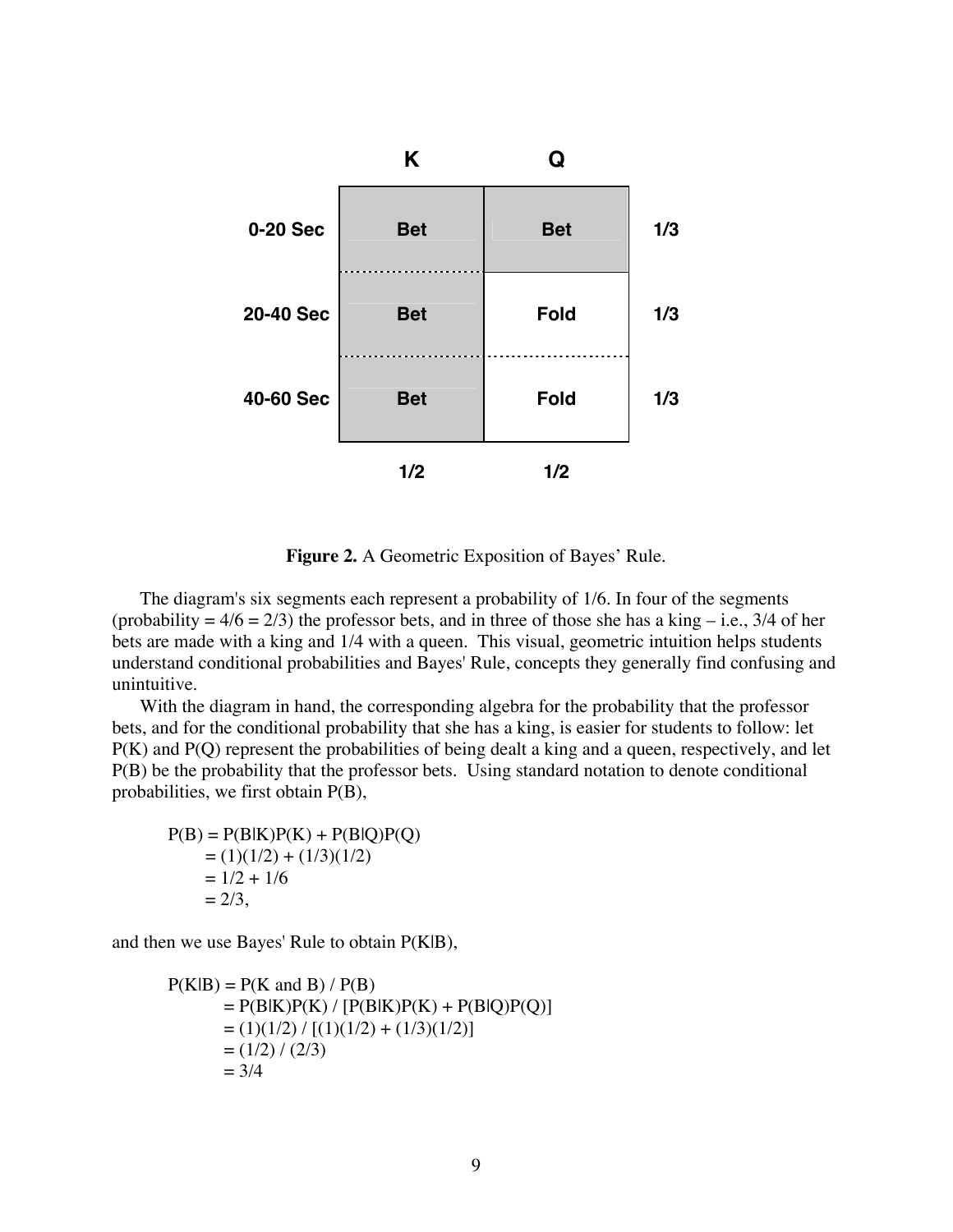So, given that the professor has bet, the probability of a king is not 1/2, not 2/3, but actually 3/4. With this knowledge, we can check to make sure that the student actually does want to play his proposed equilibrium strategy.<sup>8</sup> If the student folds, his payoff is -\$1. If he calls given that the professor bets, he has a probability of 3/4 of losing \$2 and a probability of 1/4 of winning \$2, for an expected payoff of -\$1. So he is indeed indifferent between calling and folding, and thus should be willing to follow his equilibrium mixture.

## **3.5 Poker as a Signaling Game**

Since real-world poker clearly involves strategic signaling and screening, we like to use Stripped-Down Poker as a simple introduction to the topic of dynamic games of incomplete information. Most games designed to illustrate signaling equilibria, such as the well-known "beer/quiche game" (Cho and Kreps, 1987) or the Attacker/Defender game used in Dixit and Skeath (2004, Section 9.5), are slightly more complicated. They involve a first mover with two types and two possible actions, and a second mover who has two possible actions no matter what the first mover does. Our game simplifies signaling even further by eliminating the second mover's ability to act if the first mover chooses to fold. This gives us a 4x2 strategic-form game matrix, in contrast to the 4x4 strategic form of these other standard signaling examples. Though this eliminates some of the richness of a full signaling model, it also yields a big pedagogical advantage. We find that students understand games like beer/quiche much better after they have been introduced to fundamental signaling concepts in Stripped-Down Poker.

Game-theory textbooks introduce students to a taxonomy of three types of signaling equilibria: separating equilibria, pooling equilibria, and semi-separating equilibria. Students usually do not find these concepts to be terribly intuitive, in part because the standard signaling games are conceptually difficult and complicated to solve in strategic form. Semi-separating equilibria are particularly subtle and difficult to follow, as they involve only a partial separation of types. We find that most students don't really even grasp the meaning of "partial separation of types" without the benefit of a simple example, and Stripped-Down Poker provides a very good one.

Why does Stripped-Down Poker have a semi-separating equilibrium? Recall that a pooling equilibrium involves both types taking the same action. In Stripped-Down Poker this would mean that the professor always bets, with both kings and queens,<sup>9</sup> so that the student could not tell what card she holds. By contrast, a separating equilibrium involves each type taking a separate action. In Stripped-Down Poker this would mean that the professor bets with kings but folds with queens,  $10$  so that the student could infer from a bet that the card was a king. In subsection 3.1 above, we ruled out both the separating strategy and the pooling strategy, showing that neither could be part of an equilibrium. The equilibrium is in fact semi-separating, because

 $8$  By doing so, we are demonstrating that what we have found is a Perfect Bayesian equilibrium. That is, we are showing that in addition to being a Nash equilibrium in expected payoffs, the strategies satisfy the refinement that they remain optimal for the players given that their beliefs are updated via Bayes' Rule. If your course includes the topic of Perfect Bayesian equilibrium, you may wish to point this out as a simple example of the concept, though the refinement has no "bite" in this game.<br><sup>9</sup> An alternative pooling equilibrium might have the professor fold with both kings and queens, but we've seen

that this is a strictly dominated strategy so it cannot be part of an equilibrium.<br><sup>10</sup> An alternative separating equilibrium might have the professor fold with kings and bet with queens, allowing

the student to infer a queen when he sees a bet. This is clearly a bad strategy, and we have already seen that it's strictly dominated, so it is not part of an equilibrium.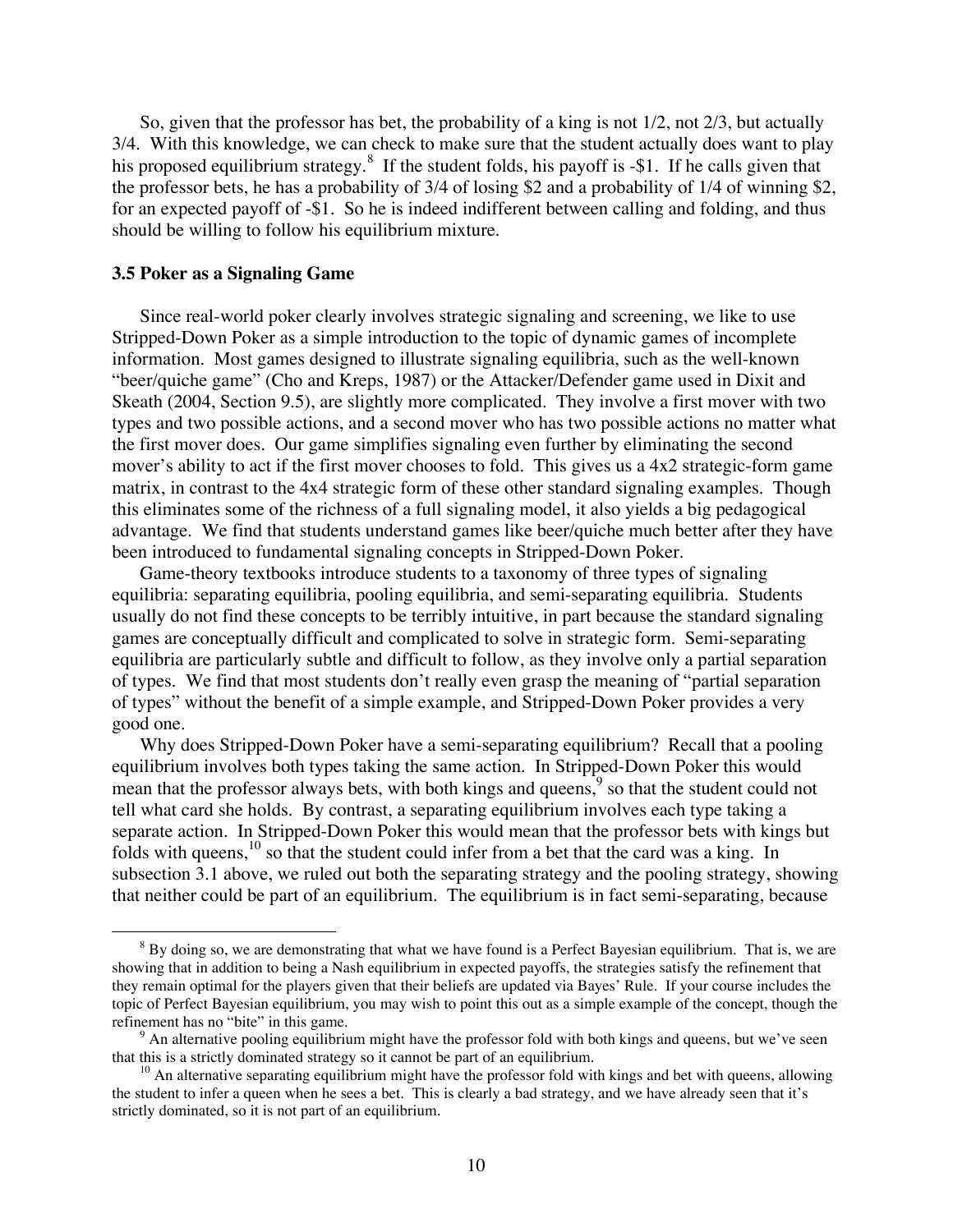observing a bet by the professor does give some information about the card type, but it does not completely identify the card type. In particular, observing the professor to bet allows the student to update the probability of a king from 1/2 to 3/4, but not all the way to 1. Semi-separating equilibria typically involve mixed strategies. $<sup>11</sup>$ </sup>

One difference between Stripped-Down Poker and standard signaling models is that in the latter, one type of first mover typically wants to signal his type truthfully, while one type does not. For example, in the beer/quiche game the strong type wants the would-be bully to know that he really is strong, but the weak type wants the bully to think that he's really a strong type. By contrast, in Stripped-Down Poker the professor never wants the student to know her type truthfully. If she has a king, she would like the student to think she has a queen, so that the student will call and she can win \$2 instead of \$1. If she has a queen, she would like the student to think she has a king, so that the student will fold and she can win \$1 instead of losing \$2. When discussing signaling models, it may be worth pointing out this difference.

Real-world versions of poker, such as Texas Hold'em, have some of this flavor. A player with a weak hand may sometimes wish to bluff in order to get others to fold, and a player with a strong hand may sometimes wish to "slow play" in order to keep others in the game and win more money from them. But real-world poker is also much richer and more complicated, with multiple rounds of betting and multiple rounds of cards being dealt. Sometimes real poker players do want to signal truthfully. For instance, a player may think he likely has the current best hand with three of a kind, but worries that if others stay in the betting one of them may eventually draw a card that completes a flush and thus beat him. By betting aggressively, the player can drive out competition and win the hand before such a reversal of fortune. Poker may also involve screening, as when an early player deliberately bets in order to see how a later player will respond; if the later player raises my bet, for example, I may conclude that he likely has a very strong hand and I'll therefore fold.

In a small class where many students are quite familiar with more complicated versions of poker, real-world poker examples might lead to useful discussions. Instructors who have time and interest may wish to refer to some of the wealth of anecdotal examples found in popular books on poker.<sup>12</sup> In order to avoid turning off students not interested in Texas Hold'em, we usually prefer to keep such discussion to a minimum and instead move on to the applications in the next section.

#### **4. Applications**

Stripped-Down Poker is an extremely simple two-player game, yet it can roughly model intriguing real-life interactions. Stripped-Down Poker is isomorphic to any signaling-type game where one of the signaler's actions could be thought of as ending the game. This terminal action

 $11$  In Problem 2 in the Appendix there is a pure-strategy equilibrium that could plausibly be called semiseparating. There are three types (jack, queen, king) but only two possible actions, so even though the equilibrium involves a pure strategy for the first player, the second player only gets partial separation of types.

<sup>&</sup>lt;sup>12</sup> Herbert O. Yardley's classic *The Education of a Poker Player* (1957) is both a poker manual and collection of colorful poker stories. Doyle Brunson's 600-page book *Super System* (1978) is something of a bible on poker strategy. Countless books have been written since. Sklansky's *The Theory of Poker* (1987) is the most technical treatment of real-world poker strategy, with plenty of references to game theory and a "Fundamental Theorem of Poker." Most good poker texts emphasize the importance of a poker player's ability to read and adapt to other players, implying that many game-theoretic principles are of more limited use at the table. This sentiment has been echoed in the online poker community by Caro (2003).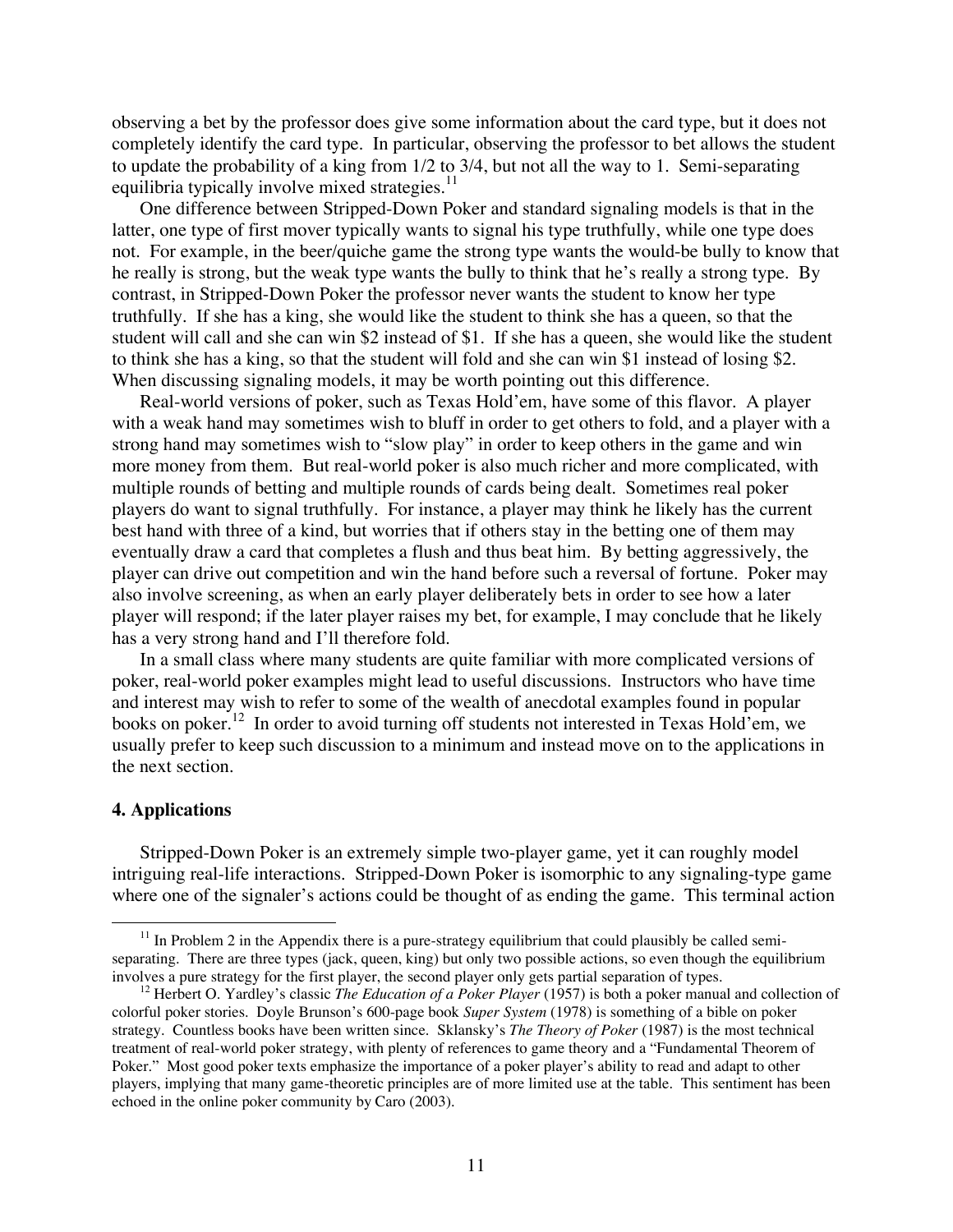can be thought of as a fold, while the other action(s) would represent a bet. The first two examples below are fleshed out in the Appendix with numerical exercises suitable for student problem sets; both have semi-separating equilibria just like those of the classroom game.

Litigation is one very nice example.<sup>13</sup> A plaintiff sues for damages in civil court. The defendant has private information about whether or not he is really guilty, but the plaintiff only has an assessment of the probability of guilt. For simplicity, assume that should the case go to trial, then the court will find out the truth, finding for the plaintiff if and only if the defendant is guilty. Before going to trial, the defendant has the option of offering a settlement to the plaintiff. If he offers a generous settlement, the plaintiff will accept and drop the case. As the game would end here, this action may be thought of as a "fold" by the defendant. On the other hand, the defendant could "bet" by offering a stingy settlement, to which the plaintiff may respond by either accepting the stingy settlement (folding) or rejecting it (calling). If losing in court is costly to the plaintiff, then straightforward play by the defendant (making a stingy offer if and *only* if he's innocent) would induce the plaintiff to always accept the stingy offer. But the defendant will sometimes make the stingy offer even when he's guilty (a bluff), and therefore the plaintiff must sometimes go to court in response to the stingy offer, even though it seems to signal a strong hand for the defendant (i.e., that he's innocent).

A similar example involves tax evasion and auditing.<sup>14</sup> Consider the reporting of income from tips by a waitress to the Internal Revenue Service. Both parties may have the same priors about the probability of earning high versus low tip income, but only the waitress knows how much was actually realized in tips. The waitress may report the truth and pay the appropriate taxes (a fold), or she may underreport high tip income and pay less in taxes (a bet). When the IRS receives a high tax payment, it does not suspect any problem and takes no action (i.e., the game ends). When it receives a low tax payment, it either chooses to audit the waitress (call) or to accept the waitress's reporting (fold). If found guilty of underreporting her tips, the waitress will be responsible for her true tax liability and perhaps an additional penalty as well. Both parties incur costs in the case of an audit, whether the waitress is found innocent or not. As both of these examples show, the game need not be zero-sum to benefit from the insights of Stripped-Down Poker; interesting efficiency issues ("What are the social costs of equilibrium auditing?") can arise in these games.

Other applications relate to politics at all levels, from international to domestic (household) conflicts. A dictator suspected of harboring weapons of mass destruction may comply in full with international inspections (a fold), or may obstruct such inspections in order to maintain his threat of power at the risk of military intervention (a bet). A schoolboy required to complete homework before playing with friends may actually do his homework first (a fold) or may simply tell his mother that it is done (a bet), possibly gaining more time to play at the risk of being caught.

These applications also present an opportunity to discuss with the students the question of choosing an appropriate economic model. Depending on one's willingness to simplify each of the above situations, one might model the actions available to the first mover as binary, multiple yet discrete, or continuous. The binary case fits the poker model exactly; the agent literally has only two options available, which are then precisely equivalent to a fold and a bet in Stripped-Down Poker. However, real life situations very often offer a range of intermediate alternatives, sometimes even a continuum of them. The waitress may report an intermediate level of tip

<sup>&</sup>lt;sup>13</sup> See Exercise 3 in the Appendix.<br><sup>14</sup> See Exercise 4 in the Appendix.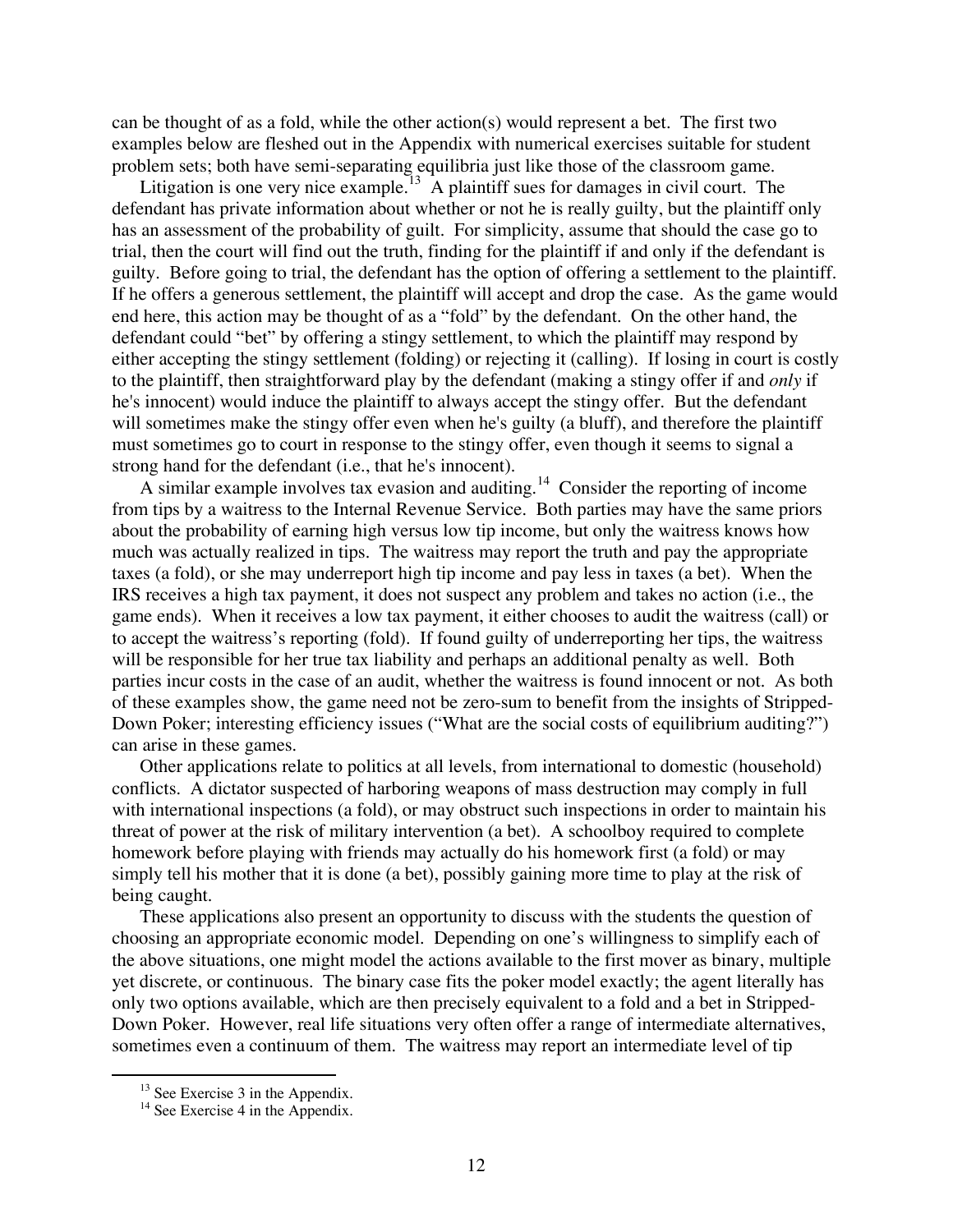income. The schoolboy may do part of his homework or do it sloppily. The dictator may come clean about certain weapons programs but remain ambiguous about the status of others. You might encourage students to extend this model to make it more realistic: when the number of actions available to the first mover is more than two but still discrete and relatively small, Stripped-Down Poker may be extended to include these possibilities; we consider this possibility in the next section.

## **5. Extensions and Exercises**

One of the greatest virtues of Stripped-Down Poker is its simplicity. However, if more complex examples are desired, the game lends itself very well to a host of extensions to challenge your students.

Perhaps most interesting, one might ask, "How would we have to change the composition of the deck in order to make this a fair game?" We find this to be a challenging extra-credit problem for our students to consider. The answer turns out to be a deck with 3/8 kings and 5/8 queens, so the "fair" game can be conveniently played by replacing one of the four kings in the original deck with a fifth queen. A sketch of the solution to this problem can be found in Exercise 1 of the Appendix.

Second, one might add other types of cards to the deck. For example, a version of Stripped-Down Poker could be played where the deck contains kings, queens, and jacks. The first mover draws a card, privately views it, and either bets or folds. The second mover may then fold or call as before. The king wins for the professor, the jack gives the win to the student, and the queen splits the pot between the two players. This game turns out to have an 8x2 strategic-form game table with one pure-strategy equilibrium,<sup>15</sup> and the game is tractable enough to be an excellent out-of-class exercise to test the students' understanding of converting imperfect-information games from extensive to strategic form.<sup>16</sup> Supplementing the deck with additional card types allows Stripped-Down Poker to model a limited number of multiple discrete first-mover actions, which is the extension alluded to at the end of section 4.

Third, one might change the information dynamics by having each player draw a card. For a player to win the pot in a showdown, she must hold a card higher in value than her opponent; if both players hold cards of the same value, there will be a split pot. This eliminates the first player's information advantage, and thereby creates a fair game. To understand this point about removing the information advantage, students may find it enlightening to solve for the two purestrategy Nash equilibria to this game, each of which has an expected payoff of zero to each player. There are a number of possible variations to consider; we recommend exercise 9.8 of Dixit and Skeath (2004) as one interesting and tractable example.<sup>17</sup> It is also possible to think about extending the game to have multiple rounds of betting, more than two players, and/or more than two card types, in order to address questions of first-mover or last-mover advantage in poker and other information games.<sup>18</sup> These extensions may, however, be beyond the reach of all but the best undergraduates.

<sup>&</sup>lt;sup>15</sup> The game also has an infinite number of mixed-strategy equilibria.<br><sup>16</sup> See Exercise 2 in the Appendix.<br><sup>17</sup> This exercise is very similar to von Neumann's rather than Borel's poker model (see section 6). In addition it has the feature that the amount of the bet is twice the amount of the initial ante. This model proves to be a bit more interesting (with a unique mixed-strategy equilibrium) than the two-card version of Borel's model, which has a somewhat uninteresting pure-strategy equilibrium.<br><sup>18</sup> See, for example, Karlin and Restrepo (1957).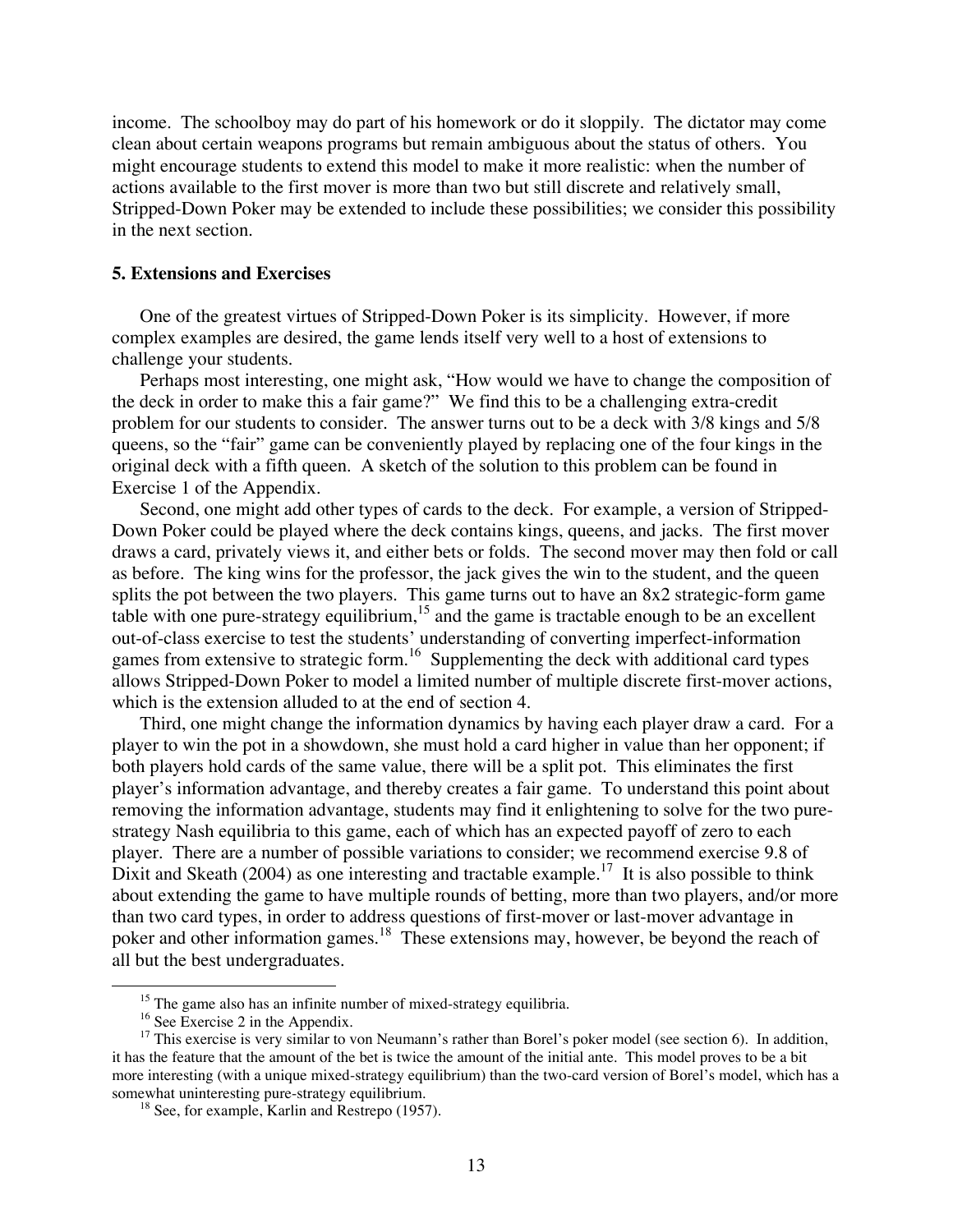## **6. Historical Treatments of Poker in Game Theory**

There is nothing new about game-theoretic models of poker. John von Neumann, the father of game theory, formulated two models that served to illustrate the rationality of bluffing.<sup>19</sup> But even he was preceded in this, by French mathematician Émile Borel.<sup>20,21</sup> For simplicity, both Borel's and von Neumann's models feature risk-neutral players and a continuum of possible hands. $22, 23$ 

Borel's poker model works as follows. After each player antes one dollar into the pot, each draws a hand represented by a draw from a uniform distribution on [0,1]. After the players privately observe their own hands, the first player moves by either folding or raising. If the first player folds, he forfeits his ante to the second player and ends the game. If the first player raises, he adds an additional dollar to the pot. Then the second player moves by either folding or calling. If the second player folds, she forfeits her ante to the first player and ends the game. If she calls the first player's bet, she adds an additional dollar to the pot, and both players reveal their hands in a "showdown." At this point, the player with the highest hand wins the pot, for a net gain of two dollars (the ante plus the additional bet).

Von Neumann's second poker model is similar to Borel's, the only difference being that the first player's option to fold is replaced with the option to "check" – that is, to stay in the game without raising the stakes. When the first player checks, the second player does not have an opportunity to move, and the holder of the higher card wins the other player's ante.

Borel's model yields equilibrium bluffing, in the sense that sometimes a player bets despite knowing that she may have the weaker hand, and her opponent sometimes responds by folding when full information would have revealed that he had the stronger hand. Von Neumann's model results in even stronger bluffing: the first player bets in equilibrium even with the worst possible hand. Though interesting for very advanced analytical courses, the models of Borel and von Neumann would have limited pedagogical value in most undergraduate courses. First, students find it much more engaging to play a poker game with a real deck of cards rather than a continuous distribution of hands. Second, these models are complicated to analyze: Borel's model would probably be grasped only by mathematically mature undergraduates, while von Neumann's model is probably best left for graduate courses.

Since the time of von Neumann, researchers have analyzed many other models of poker and other bluffing games, including the analytical models of Bellman and Blackwell (1949), Kuhn (1950), Nash and Shapley (1950), Isaacs (1955), Karlin and Restrepo (1957), Goldman and Stone (1960), and Friedman (1971). The latter paper analyzed an abstract game, framed in terms of actual poker, of which our game is a special case. Burns (2005) developed a suite of four simplified poker games to study judgment and decision making in the laboratory, but even these are too complicated for in-class analytical solution. Of these, Kuhn's poker model is the most

<sup>&</sup>lt;sup>19</sup> von Neumann and Morgenstern (1944).<br><sup>20</sup> Borel (1938).<br><sup>21</sup> For a detailed analysis of the poker models of Borel and von Neumann, see Ferguson and Ferguson (2003).<br><sup>22</sup> While a poker game with an infinite number of potential hands may seem far removed from reality, the

number of distinct 5-card poker hands that can be drawn from a standard 52-card deck is larger than one might naively guess: the number of possible combinations of 52 cards taken 5 at a time yields 2,598,960 distinct hands.

<sup>&</sup>lt;sup>23</sup> Actually, Von Neumann's first poker model featured a discrete number of possible hands  $s_i \in \{1, 2, ..., S-1,$ *S*}. In all other respects, it was identical to the second poker model.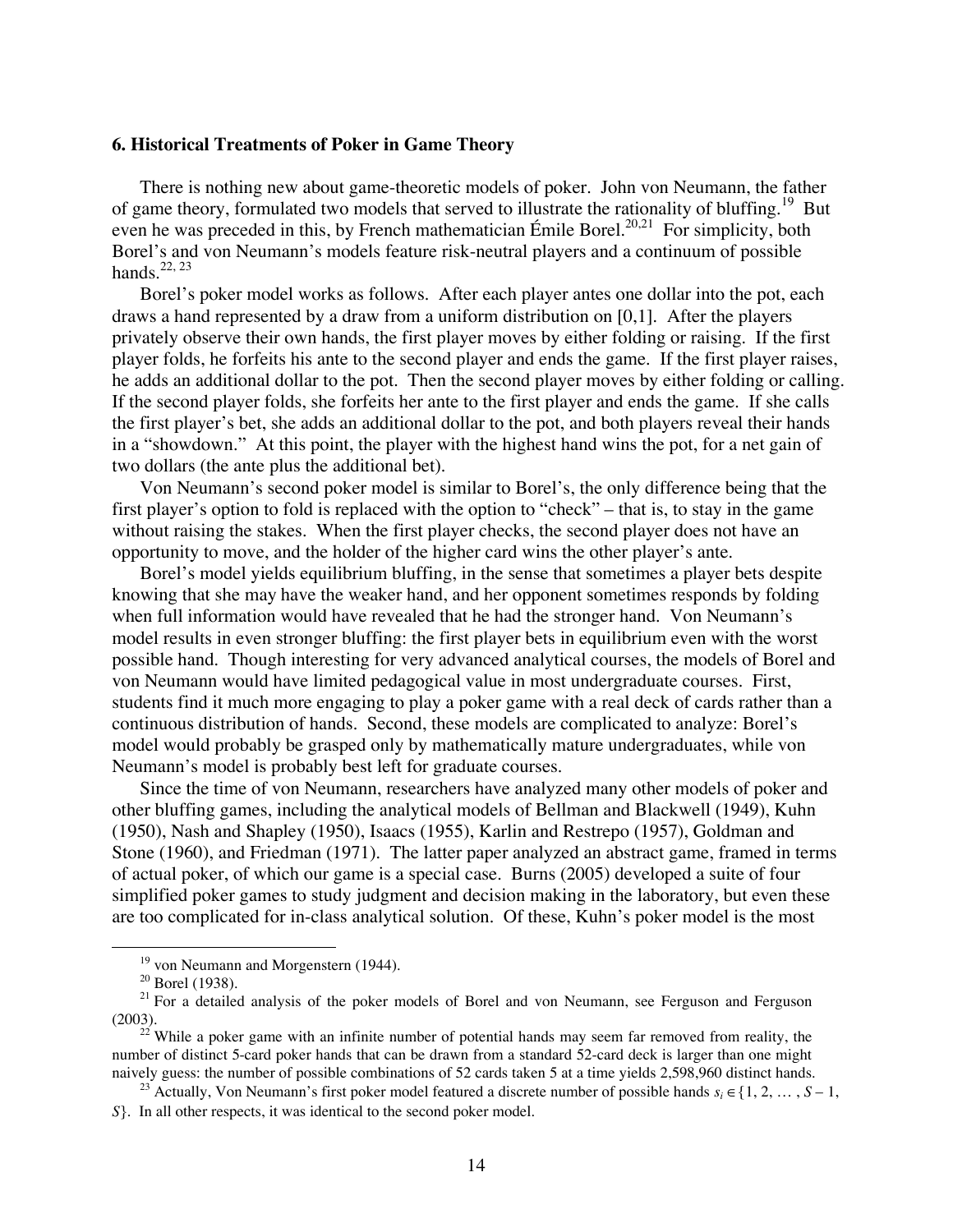interesting for pedagogical purposes: it is essentially von Neumann's model with exactly three possible hands.

Stripped-Down Poker is an even simpler variation on Borel's model, in which only the first player gets a card and there are only two card types in the deck. We were inspired to develop this classroom game by an example in the textbook by Roy Gardner (2003), who calls his version of the game "Liar's Poker." L. C. Thomas (1984) gave a similar presentation in his textbook, calling the game "Simplified Poker." The only difference in rules between these two games and our classroom game is that the other authors require the first mover to bet when the high card is drawn (instead of giving him the option to bet or fold), an assumption that yields the same equilibrium behavior. Rapoport et al. (1997) conducted laboratory experiments with the game; their game differs from ours only in the bet size and thus the bluffing and calling mixtures. Our contribution has been to transform the model from a simple textbook exercise into an engaging classroom game, vividly and concretely illustrating multiple learning objectives. We believe this is the simplest possible version of poker, and as discussed above, also the simplest possible example of a signaling game.

## **7. Conclusion**

We have presented a simple classroom game based on poker that provides significant instructional benefits with a minimum of materials and preparation. Stripped-Down Poker is thoroughly engaging in a classroom setting, and its analysis is accessible to students. The game lends itself to a number of interesting variations and applications which can be explored by students both in class and in out-of-class exercises. We find it a useful, effective, flexible, and memorable teaching tool. And it's fun!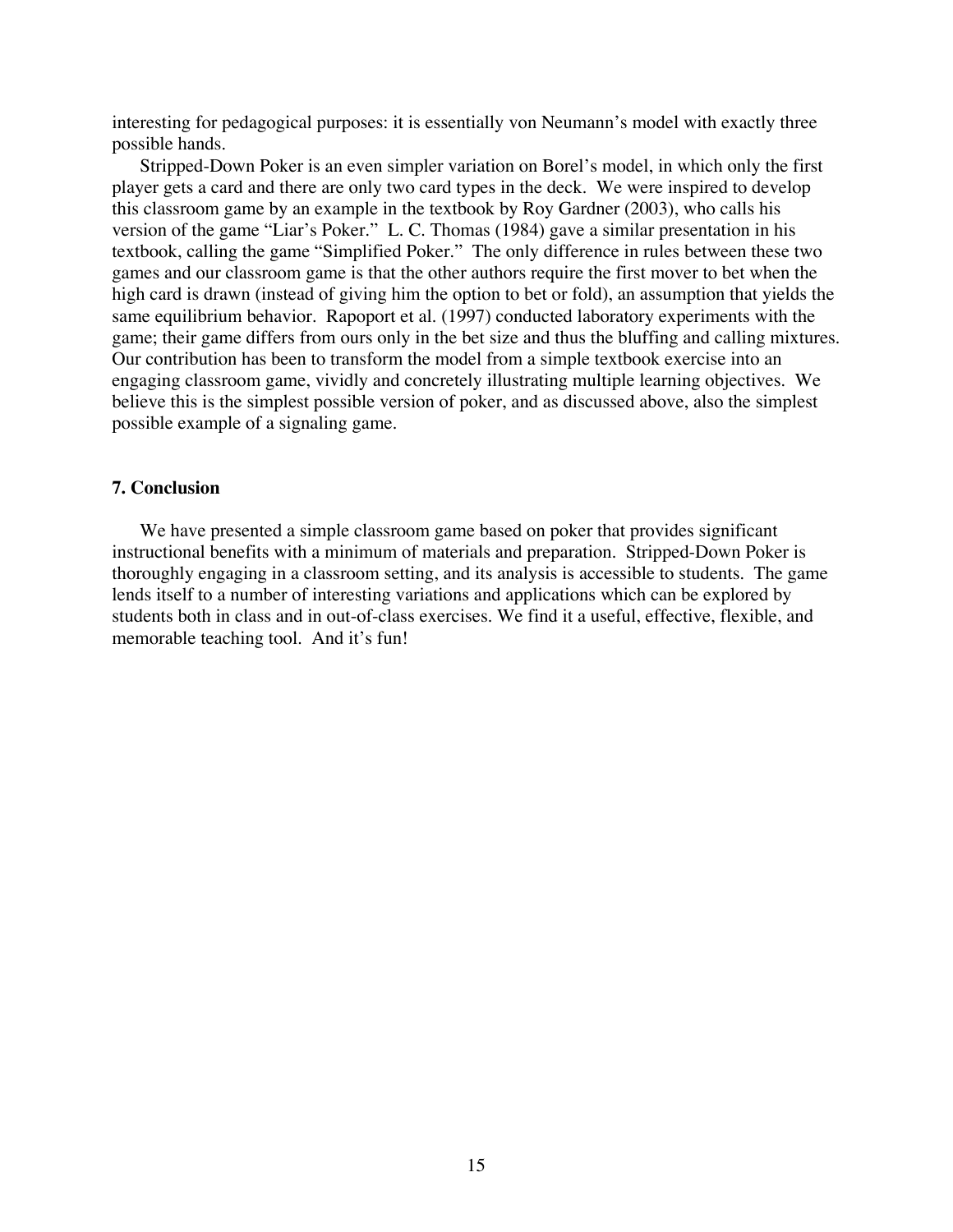#### **References**

- Bellman, Richard, and David Blackwell. "Some Two-Person Games Involving Bluffing." *Proceedings of the National Academy of Science of the United States of America*: vol. 35, no. 10, 1949, pp. 600-605.
- Borel, Émile. *Traité de Calcul des Probabilités et ses Applications*, vol. 4, Gauthier-Villars, 1938.
- Brunson, D. *Super System, 3rd edition*. New York: Cardoza Publishing, 1978.
- Burns, Kevin. "Pared-down Poker." Working paper, The MITRE Corporation, 2004.
- Caro, Mike. "Game Theory Simplified, And Why Fixed-Strategies Fail." Poker Articles, Pokerpages.com: <http://www.pokerpages.com/articles/archives/caro21.htm>, May 8, 2003.
- Cho, In-Koo and David M. Kreps. "Signaling Games and Stable Equilibria." *Quarterly Journal of Economics*, vol. 102, 1987, pp. 179-222 (see pp. 183-187).
- Dixit, Avinash, and Susan Skeath. *Games of Strategy*. New York: W.W. Norton and Company, 2004.
- Ferguson, Chris, and Thomas S. Ferguson. "On the Borel and von Neumann Poker Models." Working paper, University of California at Los Angeles, 2004.
- Friedman, Lawrence. "Optimal Bluffing Strategies in Poker." *Management Science*: vol. 17, no. 12, 1971, pp. 764-771.
- Gardner, Roy. *Games for Business and Economics*. Hoboken, New Jersey: John Wiley & Sons, 2003.
- Goldman, A. J. and J. J. Stone. "A Symmetric Continuous Poker Model." *Journal of Research of the National Institute of Standards and Technology*: vol. 64B, 1960, pp. 35-40.
- Karlin, S. and R. Restrepo. "Multi-Stage Poker Models." *Contributions to the Theory of Games, III*. (H.W. Kuhn and A.W. Tucker, eds.?) Annals of Mathematics Studies, Number 39. Princeton, New Jersey: Princeton University Press, 1957, pp. 337-363.
- Kuhn, H. W. "A Simplified Two-Person Poker." *Contributions to the Theory of Games, I*. H. W. Kuhn and A. W. Tucker, eds. Annals of Mathematics Studies, Number 24. Princeton, New Jersey: Princeton University Press, 1950, pp. 97-103.
- Isaacs, R. "A Card Game with Bluffing." *American Mathematical Monthly*: vol. 62, 1955, pp. 99-108.
- Nash, J. F. and L. S. Shapely. "A Simple Three-Person Poker Game." *Contributions to the Theory of Games, I*. H. W. Kuhn and A. W. Tucker, eds. Annals of Mathematics Studies, Number 24. Princeton, New Jersey: Princeton University Press, 1950, pp. 105-116.
- Rapoport, Amnon, Ido Erev, Elizabeth V. Abraham, and David E. Olson. "Randomization and Adaptive Learning in a Simplified Poker Game." *Organizational Behavior and Human Decision Processes*: vol. 69, 1997, pp. 31-49.
- Sklansky, David. *The Theory of Poker*. Las Vegas: Two Plus Two Publishing, 1989.
- Thomas, L. C. *Games, Theory and Applications*. New York: Ellis Horwood Limited, 1984.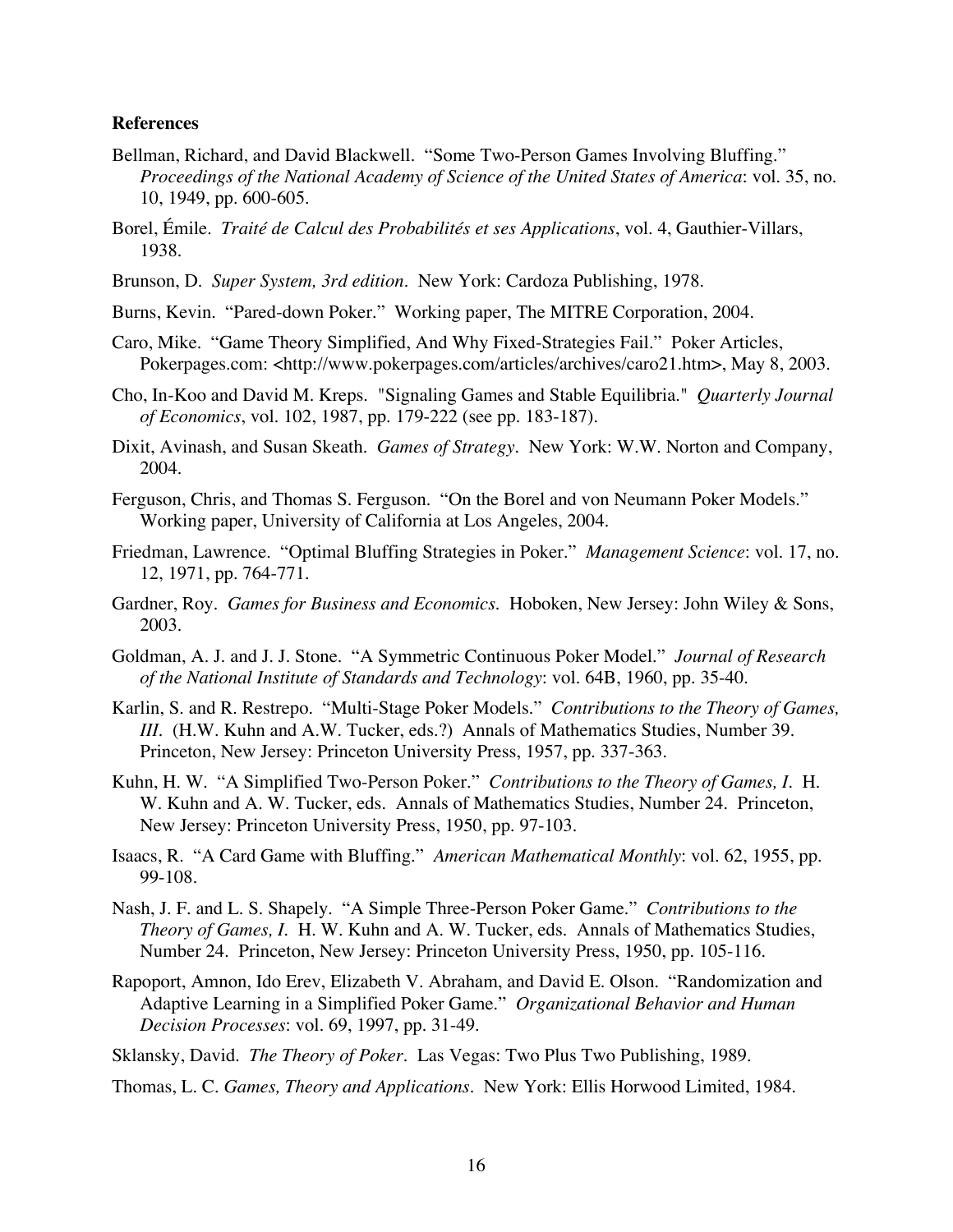- von Neumann, John and Oskar Morgenstern. *Theory of Games and Economic Behavior*. Princeton, New Jersey: Princeton University Press, 1944.
- Yardley, H. O. *The Education of a Poker Player*. New York: Simon and Schuster, 1957.

## **Appendix: Suggested Exercises.**

1. What mix of kings and queens is required to make Stripped-Down Poker a fair game (i.e., such that the value to both players is zero)?

[To solve this problem, first find the payoffs in the normal-form game in which  $k$  is the fraction of kings in the deck. Note that the game is not fair either when  $k = 0$  or when  $k = 1$ . Also, note that when  $k > 0$  the strategies **FB** and **FF** are dominated for the professor by **BB** and **BF** respectively. Next, find the mixed strategy equilibrium of the remaining two-by-two normal-form game. The equilibrium mixture for each player will be a function of *k* instead of a fixed value. Now find the expected value of the game for the professor by multiplying the expected payoff of each cell of the game table by the probability that that cell is reached in equilibrium and then summing the four resulting products. Set this expression equal to zero and solve for *k*. The answer turns out to be  $k = 3/8$ .]

2. In class, we played a simplified version of poker, played by the professor against a student. We each ante, then I draw a card, then I bet or fold, and if I bet, you either call or fold. If I fold, you win my \$1 ante. If you fold, I win your \$1 ante. If I bet and you call, I win \$2 from you (\$1 ante plus \$1 additional bet) if I have a king, and lose \$2 to you if I have a queen. We computed the equilibrium to that game in class.

Now let's consider a slightly more complicated version of that game. Suppose that I now use a deck with three types of cards: 4 kings, 4 queens, and 4 jacks. All rules remain the same as before, except for what happens when I bet and you call. When I bet and you call, I win \$2 from you if I have a king, we "tie" and each get back our money if I have a queen, and I lose \$2 to you if I have a jack.

- a. Draw the game tree for this game. Label the two players as "professor" and "student." Be careful to label information sets correctly. Indicate the payoffs at each terminal node.
- b. How many pure strategies does the professor have in this game? Explain your reasoning.
- c. How many pure strategies does the student have in this game? Explain your reasoning.
- d. Represent this game in strategic form. This should be a matrix of *expected* payoffs for each player, given a pair of strategies.
- e. Find the unique pure-strategy Nash equilibrium to this game. Explain in English what the strategies are.
- f. Would you call this a pooling equilibrium, a separating equilibrium, or a semi-separating equilibrium?
- g. In equilibrium, what is the expected payoff to the professor of playing this game?
- 3. Corporate lawsuits may sometimes be signaling games. Here is one example. In 2003, AT&T filed suit against eBay, alleging that its Billpoint and PayPal electronic-payment systems infringe on AT&T's 1994 patent on "mediation of transactions by a communications system." Let's consider this situation from the point in time when the suit was filed. In response to this suit, as in most patent-infringement suits, eBay can offer to settle with AT&T without going to court. If AT&T accepts eBay's settlement offer, there will be no trial. If AT&T rejects eBay's settlement offer, the outcome will be determined by the court.